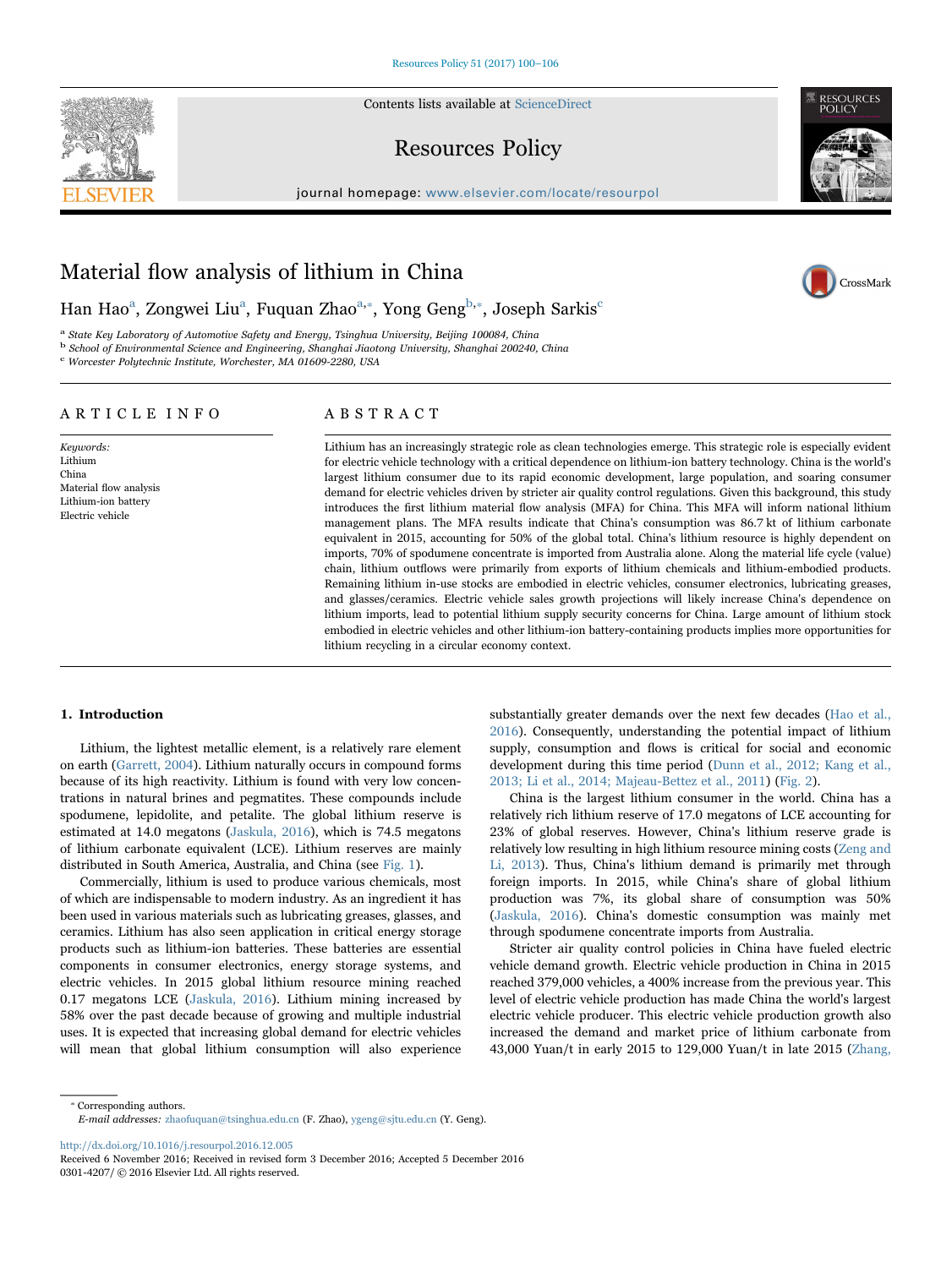<span id="page-1-0"></span>

Fig. 1. Global distribution of lithium reserves.

[2016\)](#page-6-1). Thus, manufacturers have become concerned on how to maintain a sustainable supply of lithium compounds.

A material flow analysis (MFA) can help policy makers, researchers, and industry gain insights on addressing lithium scarcity concerns. Ziemann et al. developed the first global lithium flow model and found a noticeable discrepancy between production and consumption ([Ziemann et al., 2012\)](#page-6-2). Numerous studies investigated the global lithium supply-demand relationship in the context of corresponding lithium-ion battery demand ([Habib and Wenzel, 2014; Pehlken et al.,](#page-5-4) [2015; Speirs et al., 2014; Vikström et al., 2013; Chang et al., 2009\)](#page-5-4). Global-level MFA studies have been conducted for many commodities such as aluminum [\(Liu and Müller, 2013](#page-5-5)) and copper [\(Gerst, 2009\)](#page-5-6). However no peer reviewed publication has completed a lithium MFA within the Chinese context. This study seeks to fill this gap by developing a lithium flow chart for China. From this analysis we also identify major challenges and opportunities for lithium supply and identify how lithium resource efficiency can be improved.

<span id="page-1-1"></span>The remainder of this paper begins by describing the MFA method. [Section 3](#page-4-0) presents the research results, including the lithium flow chart. Finally, [Section 4](#page-4-1) concludes the paper by identifying related policy issues.

#### 2. Material flow analysis

MFA is a systemic assessment of the flows and stocks of materials defined in space and time [\(Brunner and Rechberger, 2004](#page-5-7)). This study is conducted by the following MFA steps: system definition, analysis of processes, schematic modeling and interpretation of results.

#### 2.1. System boundary

The spatial boundary is mainland China (China for short). Taiwan, Hong Kong and Macau are excluded from the analysis. The analysis temporal boundary is the year 2015. The year 2015 is chosen to reflect lithium flow trends driven by electric vehicle market growth in China. Using lithium processing activities five basic stages along the life cycle chain are used in the analysis. These stages include resource mining, chemical production, product manufacture, product use and waste management. The inputs, outputs and stocks for each stage are calibrated using data from the Ministry of Industry and Information Technology [MIIT \(2016\)](#page-5-8), General Administration of Customs [GAC](#page-5-9) [\(2016\),](#page-5-9) and the China Nonferrous Metals Industry Association [CNMIA](#page-5-10) [\(2016\).](#page-5-10) The details of data compilation and treatment are described in Supplementary Information (SI) documentation.

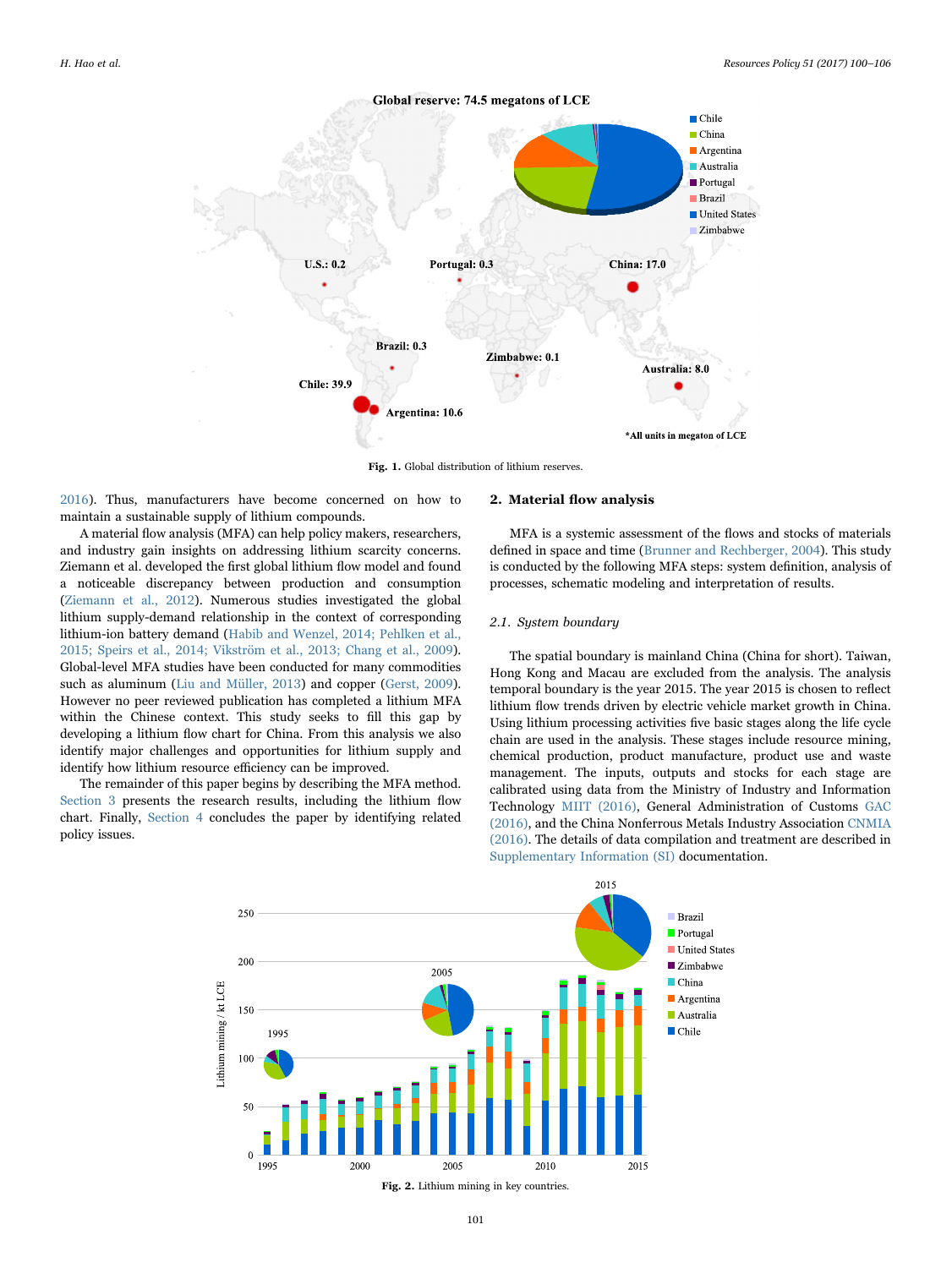<span id="page-2-0"></span>

Fig. 3. Modern lithium industrial processing stages and activities.

#### 2.2. Analysis of processes

Modern lithium industrial processing stages are summarized in [Fig. 3](#page-2-0). Resource mining, chemical production and product manufacture stages analyzed in this study include the various identified activities within this industrial value chain.

#### 2.2.1. Resource mining

Lithium ore is mined pegmatite deposits using traditional drill and blast methods. The lithium ore, which contains  $1.0-4.2\%$  Li<sub>2</sub>O, is then fed into the processing plants and processed with gravity, heavy media, flotation and magnetic processes to become lithium concentrate ([Talison, 2012](#page-6-3)). Two types of lithium concentrate, technical-grade lithium concentrate and chemical-grade lithium concentrate, are simultaneously produced. The technical-grade lithium concentrate, with  $5.0-7.5\%$  Li<sub>2</sub>O and very low iron levels, are primarily used for manufacturing glasses and ceramics. The chemical-grade lithium concentrate, with  $6.0\%$  Li<sub>2</sub>O and relatively higher iron levels, is further processed in lithium chemical plants to produce lithium chemicals.

Brine is typically extracted from subsurface deposits and pumped into solar evaporation ponds for concentration. The concentrated brine is then fed into the chemical plants for processing of various lithium chemicals.

In China, lithium minerals and brines are sourced from both domestic deposits and foreign imports. Spodumene concentrate imports from Australia are the major source. Specific flow values are calibrated based on data sources detailed in the SI documentation.

#### 2.2.2. Chemical production

A range of commercial scale lithium chemicals are currently produced including lithium carbonate, lithium hydroxide, lithium chloride, lithium metal, and their derivatives. Using lithium carbonate production as an example, the concentrated lithium mineral or brine is processed in chemical plants removing impurities, which is then processed with sodium carbonate to form lithium carbonate. Lithium carbonate is then used to produce a range of battery cathode and

electrolyte materials including lithium cobaltate (LCO), lithium manganate (LMO), lithium iron phosphate (LFP), lithium nickel-cobaltmanganese oxide (NCM), and lithium hexafluorophosphate (LiPF).

Lithium chemical production estimations are primarily based on CNMIA data [\(CNMIA, 2016\)](#page-5-10). Significant import and export of lithium chemicals also occur within this stage, this data is obtained from [GAC](#page-5-9) [\(2016\).](#page-5-9)

#### 2.2.3. Product manufacture

Lithium carbonate is a necessary ingredient for such goods as battery cathodes production, ceramic glazing, and aluminum electrolysis. Lithium hydroxide is mainly used for producing lithium-base lubricating greases, with a minor but increasing amount for battery production. Lithium concentrate is typically used as a fluxing agent in the glass and ceramics industries. Other applications for lithium include, but are not limited to, pharmaceuticals, polymers, alloys, nuclear, optics, and air purification [\(Ebensperger et al., 2005](#page-5-11)). Both globally and in China, the three major lithium industrial applications include lithium-ion batteries, lubricating greases, and glasses/ceramics. These three applications account for approximately three quarters of lithium consumption.

For this stage estimations, lithium is allocated to different products using a bottom-up approach, as detailed in the SI documentation. For example, the lithium consumption by electric vehicles is determined by identifying the number of electric vehicles produced, battery capacity per vehicle, and lithium content per unit of battery capacity. The estimations of battery intensities and lithium intensities are summarized in [Fig. 4,](#page-3-0) with details in the SI documentation. It should be noted that large-scale export of lithium products occurs at this stage. The exports of lithium-ion batteries, mobile phones, laptop computers and tablet computers are also considered.

#### 2.2.4. Product use

For the product use stage the lithium embodied in the products has two potential outcomes depending on lithium product's dissipative or recyclability characteristics [\(Ziemann et al., 2012\)](#page-6-2). For recyclable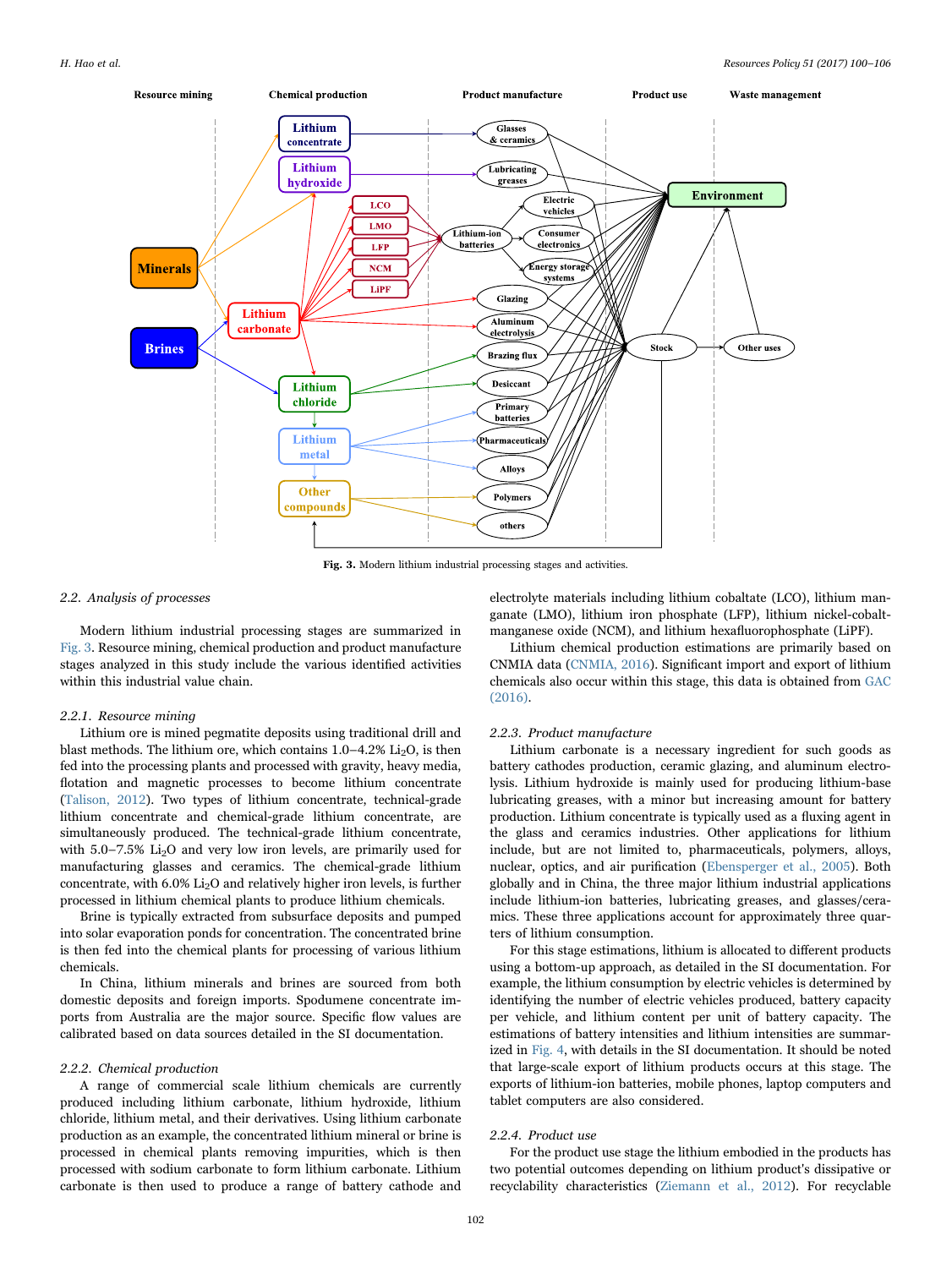<span id="page-3-0"></span>

<span id="page-3-1"></span>Fig. 4. Battery intensities and lithium intensities of lithium-ion battery-containing products. Note: Bubble size denotes the total relative lithium consumption by a product.



Fig. 5. Lithium flow in China for the year 2015.

lithium products, such as lithium-ion batteries, glasses/ceramics, and alloys, the lithium is either stocked in the products, or disposed of for further treatment. Disposed lithium can be theoretically recycled for further uses. For dissipative lithium products, such as lubricating greases and pharmaceuticals, lithium is released into the environment during the use stage. Dissipative products are typically not recycled. This outflow also contains minor dissipative lithium losses from the lithium products.

It is difficult to accurately aggregate lithium outflows at the product use stage due to poor data availability. For this study, the outflows are estimated for general ranges. The outflow to the environment is estimated using dissipative lithium production quantities in addition to minor losses accruing from recyclable lithium products. Disposed products are estimated using recyclable lithium production quantities, while subtracting stocked lithium and minor losses from the use stage.

Since the stocked lithium within the use stage does not have concrete data and is vague, it is only symbolically marked.

#### 2.2.5. Waste management

Disposed lithium material treatment methods during the waste management stage include three potential streams. The first flow stream returns to the manufacture stage. This flow is represented by recycling of primary and secondary lithium batteries. In this flow lithium carbonate, lithium hydroxide and other lithium chemicals can be recovered for further reuse ([Dunn et al., 2012\)](#page-5-3). These recovery operations have been commercialized at a small scale in China [\(GEM](#page-5-12) [Co. LTD, 2016\)](#page-5-12). The second flow goes to other uses, where lithium is not a functioning unit. An example of this flow is represented through use of waste ceramics in road construction [\(Ziemann et al., 2012\)](#page-6-2). The third flow goes to the environment. Lithium-containing wastes treated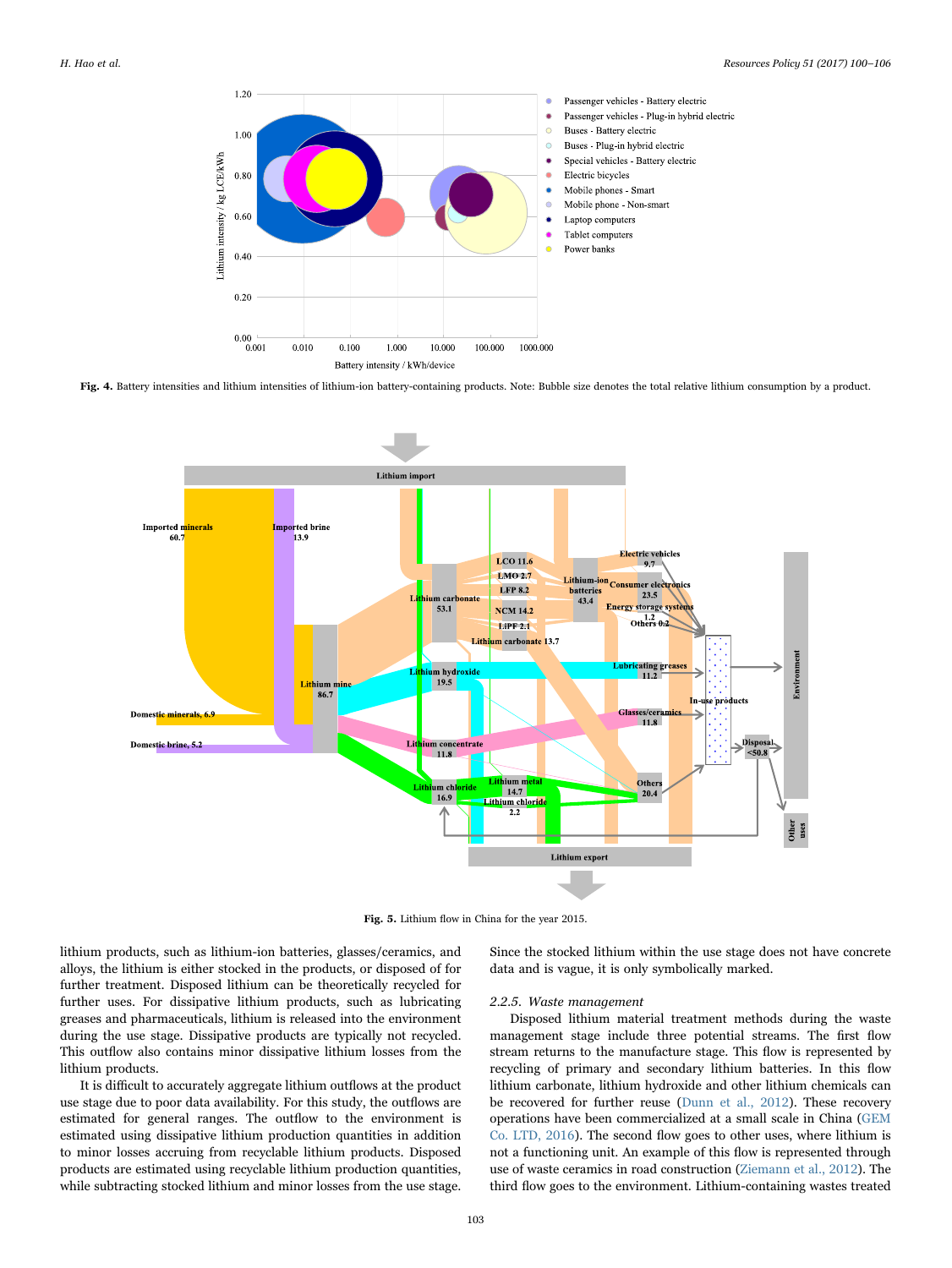with general waste management such as landfill and incineration, are included in this flow.

China's recycling industry data are limited. It is currently difficult to accurately determine each waste management flow quantity. An assumption is that the major flow stream is to the environment. The lithium recovered for secondary uses are limited. Current lithium-ion battery recycling in China has a weak infrastructure and is also limited. A vast majority of disposed lithium-ion batteries is treated as general waste. When lithium-ion batteries are recycled most operations aim at recovering precious metals such as cobalt and nickel. Recycling purposes for lithium recovery are relatively unknown. However with an increasing lithium market price it is expected that recycling of lithium-ion batteries will increase.

#### <span id="page-4-0"></span>3. Results

The resulting lithium mass analysis flow chart for China is summarized in [Fig. 5](#page-3-1). More specific numbers can be found in the SI documentation.

China's total lithium resource consumption was 86.7 kt of LCE in 2015, accounting for 50% of the global total. This consumption was primarily supported through lithium resource imports, which contributed to 86% of the total lithium supply. Whereas general global supply relies primarily on brine-dominated lithium, China's supply primarily relies on minerals lithium sources, which account for 78% of China's total supply.

Lithium carbonate production in 2015 was 42.0 kt of LCE, accounting for 48% of total lithium chemical production. A majority (73%) of lithium carbonate was used for production of battery materials, including NCM (27%), LCO (23%), LFP (15%), LMO (5%), and LiPF (4%). The production figures of lithium hydroxide, lithium concentrate, and lithium chloride were 19.4, 11.8, and 13.5 kt of LCE, respectively. Lithium chloride major usage (87%) was for lithium metal production, which forms the basis for producing other derivatives. Considerable lithium flow occurs in international trade of lithium chemicals, which is represented by lithium carbonate imports (11.1 kt of LCE), lithium hydroxide exports (8.3 kt of LCE), and lithium metal exports (10.2 kt of LCE). Thus, there is a net outflow of 10.0 kt of LCE lithium chemicals out of China, or 12% of the entire flow.

As [Fig. 6](#page-4-2) shows, the lithium consumption figures for the three major lithium applications, namely lithium-ion batteries, lubricating greases, and glasses/ceramics, were 33.3, 11.2 and 11.8 kt of LCE, respectively. These three applications account for 73% of all lithium consumption. The other 27% can be attributed to pharmaceuticals, dyes, and catalysts, which are not further specified due to lack of data. Lithium-ion battery usage includes: consumer electronics (68%), electric vehicles (28%), and energy storage systems (3%). Electric vehicle lithium-ion battery for the production of electric vehicles was led by pure electric buses (13%) and pure electric passenger vehicles (7%). Significant quantities of lithium outflow were embodied in the export of lithium products, estimated to be 14.7 kt of LCE and representing 17% of the entire flow.

#### <span id="page-4-1"></span>4. Discussion

Lithium mass flow analysis in China can provide a number of insights for Chinese policymakers. Insights can be gained for general resource scarcity environmental concerns and recycling, but issues will also be tied to development of environmental technologies.

Lithium is likely to become a resource constraint electric vehicle technology both in China and globally. Historically, adequate lithium resources for industrial applications were believed to exist. Demand for consumer electronics and mobile telecommunications technology growth over the past decade increased demand for lithium-ion batteries. But, development of improved lithium mining technologies and low battery capacities needs for consumer electronic devices meant that the lithium resource supply-demand balance was not substantially affected.

But, there also has been greater pressure to reduce vehicle emissions that cause localized pollution including smog and particulate matter and global greenhouse gas emissions. These pressures have caused growth in electric vehicle demand. These vehicles are heavily dependent on high capacity batteries, with lithium a primary ingredient resulting in demand for exponentially greater demand for lithium resources. For example, the battery capacity of a Tesla Model S 85D car (85 kW h) is more than ten thousand times the battery capacity of an Apple iPhone 6 (6.9 W h) mobile phone.

In response to the aforementioned environmental issues from transport technology, governments and private corporations have set ambitious targets for market penetration of electric vehicles [\(Zhou](#page-6-4) [et al., 2015\)](#page-6-4). Greater goals and potential growth in electric vehicle demand, means greater need for vehicle batteries. The lithium-ion battery is currently the most technologically mature and economically feasible solution. Other emerging technologies such as graphene batteries and metal-air batteries are still relatively immature technologies with significant uncertainties and risks. Although, there is some disagreement on whether lithium resources for electric vehicles are tightly constrained [\(Egbue and Long, 2012; Gruber et al., 2011; Kesler](#page-5-13) [et al., 2012; Scrosati et al., 2011; Wanger, 2011](#page-5-13)), more and more studies, especially the recent studies, tend to believe that electric vehicle development will be an issue for lithium supply, both on the global scale ([Sverdrup, 2016](#page-6-5)) and the regional scale ([Miedema and](#page-5-14) [Moll, 2013; Richa et al., 2014\)](#page-5-14). In China, the government set very ambitious targets for the market penetration of electric vehicles, which are 7% by 2020 (around 2 million), 15% by 2025 (around 5 million) and 40% by 2030 (around 15 million). If the electric vehicle market grows as expected, a general estimation is that lithium demand from electric vehicles will be around 3, 5 and 15 times the current level by 2020, 2025 and 2030. It is clear that government and industry will need to pay greater attention to conservation and recycling of lithium resources.

Not only is the lithium quantity an issue for Chinese policy makers, but sourcing also plays an important role. Substantial dependence on lithium imports threatens China's national resource security. In 2015, reliance on lithium imports by China reached 86% of all lithium

<span id="page-4-2"></span>

Fig. 6. Lithium consumption by application.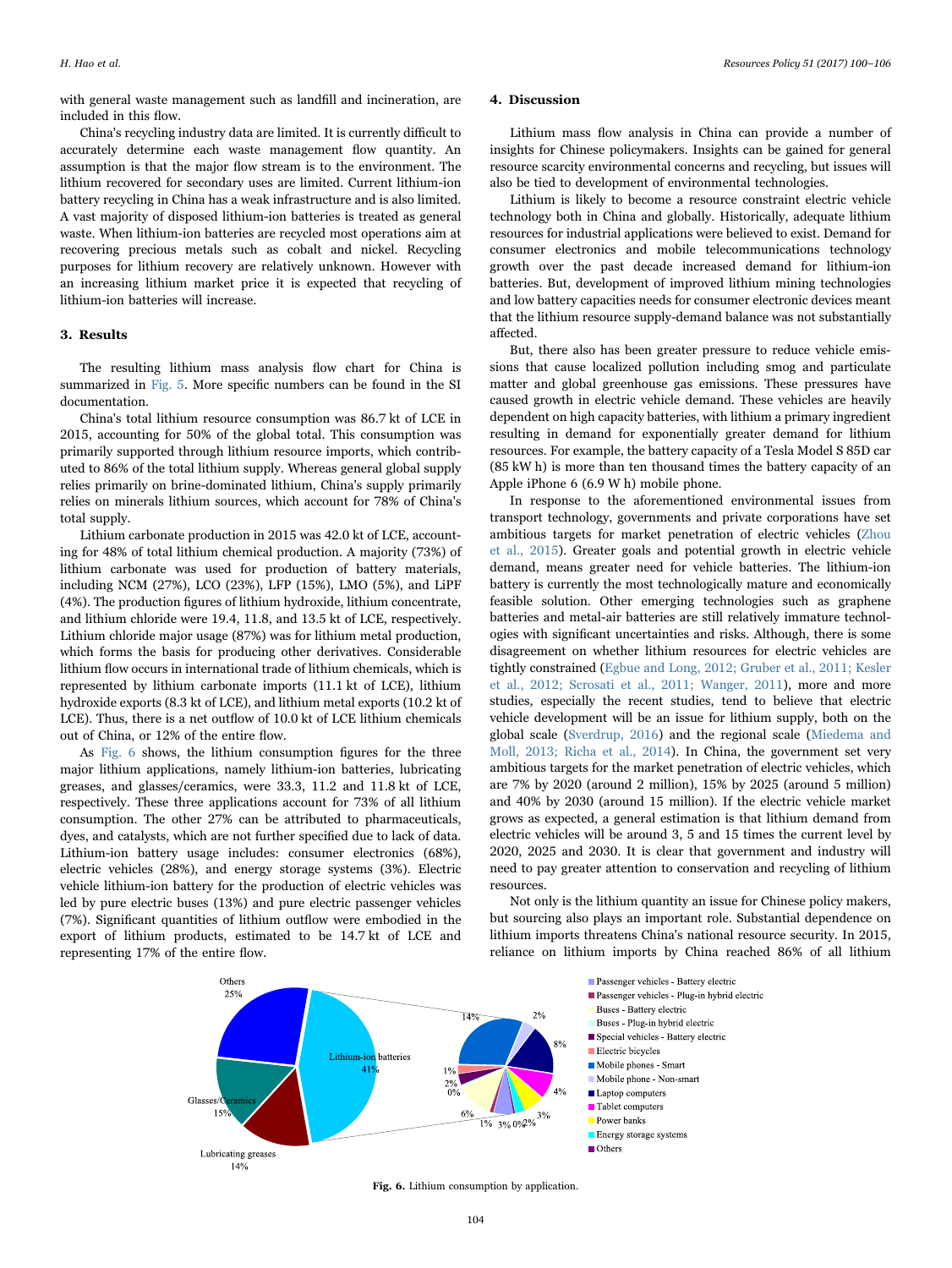supplied to China. Given rapidly increasing lithium demand due to production needs and lack of increased domestic resource finds, it is expected that lithium imports dependence will increase. Given that crude oil imports at a 60% dependence level is widely considered a threat to China's national energy security, higher dependence on lithium imports is also likely a national resource security risk. Consequently, for both strategic economic and environmental reasons, establishing lithium reserves is a prudent national policy. Globally, it has been observed that a significant gap between lithium production and consumption exists and it is in the strategic interest of nations to stockpile lithium for future technologies [\(Ziemann et al., 2012\)](#page-6-2).

Stockpiling through imports or greater exploration and domestic mining is not the only approach for government policy makers. Significant opportunities exist with lithium recycling. As discussed, embodied lithium in different products have varying recycling potential. Batteries represent the most significant potential for secondary lithium recovery. Lithium embodied in used batteries are high-quality lithium sources. In 2015, lithium consumption from lithium-ion battery production accounted for 43% of all applications. Given high demand for lithium-ion batteries and the high-quality embodied lithium in these batteries greater attention on recycling them is a judicious policy. There is substantial opportunity for government and industry to establish a recycling-based lithium supply system.

One substantial initiative that can be tied to managing scarce lithium resources domestically in China is through China's circular economy policy. China's policy can target lithium flows as a critical strategic flow for supporting its circular economy. The circular economy policy has invested billions in setting up structures such as eco-industrial parks, municipal recycling, and various industrial waste exchanges to help address resource and energy dependence limitations. Integrating lithium resource flows into this broad-based economic and environmental policy is a strategic opportunity for policy makers. Industry has been an important partner in this voluntary policy with development of new technologies and infrastructure. These developments have also provided competitive opportunities for industry such as decreased import costs and technology that can be developed and marketed. Deep and profound technological and economic opportunities currently exist for the lithium cycle. With some of these policies lithium scarcity pressures will not only be mitigated domestically for China, but also globally.

The circular economy policy in China is domestic. Significant lithium resources are exported in battery-containing products, which challenge Chinese domestic lithium recycling and circular economy policies. Export flow estimates in this study showed that 14.7 kt of LCE was exported in 2015. Lithium-ion batteries, mobile phones, laptop computers, and tablet computers accounted for 17% of the entire flow. Exporting makes it difficult for domestic battery manufacturers to manage and plan for the characteristics of the batteries. Tracing the use, recycling batteries, and maintaining information is a very difficult task. In the absence of this battery manufacturer information and management international recycling efforts cannot be optimized. Although, international regulatory policies like take-back legislation can be better managed to gather and manage this information of flows. Such an effort will require significant global data control, integration and management. If the circular economy context for lithium flows is to be expanded as a global policy, unifying battery manufacturing and recycling standards across different nations is needed. Establishing a rigorous, transparent, and accurate information platform for the import and export of lithium-ion battery-containing products will benefit the growth and improvement of lithium resources without further depletion of these resources and the commensurate environmental burden of mining.

Meanwhile, the government must be fully aware that although recycling promises potentials for solving lithium scarcity, over-optimism should be avoided. First, for the recycling of exported lithiumcontaining products, because the e-waste will not return or be reimported, the recycled lithium does not flow back to China's domestic system. Second, the lifetime of an electric car is normally above 10 years, much higher than mobile phones. This delay between acquisition and disposal of an electric car will reduce further the contribution of recycling to solving lithium scarcity and price problems, especially in the case of a strong growing demand for electric vehicles.

It is recognized that the economics of lithium resources shows increase in costs of lithium, especially in China. This study sets the foundation and presents a clearer picture of these flows. This picture is an important and necessary first step to help manage lithium resources from an economic, environmental and technological perspective.

#### Acknowledgement

This study is sponsored by the National Natural Science Foundation of China (71403142, 71690241, 71461137008, 71325006, 71311140172), State Key Laboratory of Automotive Safety and Energy (ZZ2016-024). The authors would like to thank the anonymous reviewers for their reviews and comments.

#### Appendix A. Supplementary material

Supplementary data associated with this article can be found in the online version at <http://dx.doi.org/10.1016/j.resourpol.2016.12.005>.

#### References

- <span id="page-5-7"></span>[Brunner, P.H., Rechberger, H., 2004. Practical Handbook of Material Flow Analysis. CRC](http://refhub.elsevier.com/S0301-16)30377-sbref1) [Press LLC, Boca Raton, Florida.](http://refhub.elsevier.com/S0301-16)30377-sbref1)
- Chang, T.C., et al., 2009. A material fl[ow of lithium batteries in Taiwan. J. Hazard. Mater.](http://refhub.elsevier.com/S0301-16)30377-sbref2) 163 (2–[3\), 910](http://refhub.elsevier.com/S0301-16)30377-sbref2)–915.
- <span id="page-5-10"></span>CNMIA, 2016. Productions of Lithium Resource and Lithium Chemicals in China. 〈<http://www.chinali.org/>〉 (accessed 06.16.).
- <span id="page-5-3"></span>[Dunn, J.B., et al., 2012. Impact of recycling on Cradle-to-gate energy consumption and](http://refhub.elsevier.com/S0301-16)30377-sbref3) [greenhouse gas emissions of automotive lithium-ion batteries. Environ. Sci. Technol.](http://refhub.elsevier.com/S0301-16)30377-sbref3) [46 \(22\), 12704](http://refhub.elsevier.com/S0301-16)30377-sbref3)–12710.
- <span id="page-5-11"></span>[Ebensperger, A., Maxwell, P., Moscoso, C., 2005. The lithium industry: its recent](http://refhub.elsevier.com/S0301-16)30377-sbref4) [evolution and future prospects. Resour. Policy 30 \(3\), 218](http://refhub.elsevier.com/S0301-16)30377-sbref4)–231.
- <span id="page-5-13"></span>[Egbue, O., Long, S., 2012. Critical issues in the supply chain of lithium for electric vehicle](http://refhub.elsevier.com/S0301-16)30377-sbref5) [batteries. Eng. Manag. J. 24 \(3\), 52](http://refhub.elsevier.com/S0301-16)30377-sbref5)–62.
- <span id="page-5-9"></span>GAC, 2016. Imports and Exports of Lithium Chemicals, Rechargeable Batteries, Mobile Phones, Laptop Computers, Tablet Computers in China. 〈[http://www.customs.gov.](http://www.customs.gov.cn/) [cn/](http://www.customs.gov.cn/) $\rangle$  (accessed 06.16.).
- <span id="page-5-0"></span>[Garrett, D.E., 2004. Handbook of Lithium and Natural Calcium Chloride. Elsevier,](http://refhub.elsevier.com/S0301-16)30377-sbref6) [Amsterdam.](http://refhub.elsevier.com/S0301-16)30377-sbref6)
- <span id="page-5-12"></span>GEM Co. LTD, 2016. Recycling Wasted Batteries. 〈<http://www.gemchina.com/>〉 (accessed 06.16.).

<span id="page-5-6"></span>Gerst, M.D., 2009. Linking material fl[ow analysis and resource policy via future scenarios](http://refhub.elsevier.com/S0301-16)30377-sbref7) [of In-use stock: an example for copper. Environ. Sci. Technol. 43 \(16\), 6320](http://refhub.elsevier.com/S0301-16)30377-sbref7)–6325. [Gruber, P.W., et al., 2011. Global lithium availability. J. Ind. Ecol. 15 \(5\), 760](http://refhub.elsevier.com/S0301-16)30377-sbref8)–775.

- <span id="page-5-4"></span>[Habib, K., Wenzel, H., 2014. Exploring rare earths supply constraints for the emerging](http://refhub.elsevier.com/S0301-16)30377-sbref9) [clean energy technologies and the role of recycling. J. Clean. Prod. 84, 348](http://refhub.elsevier.com/S0301-16)30377-sbref9)–359.
- <span id="page-5-2"></span>[Hao, H., Geng, Y., Sarkis, J., 2016. Carbon footprint of global passenger cars: scenarios](http://refhub.elsevier.com/S0301-16)30377-sbref10) [through 2050. Energy 101, 121](http://refhub.elsevier.com/S0301-16)30377-sbref10)–131.
- <span id="page-5-1"></span>[Jaskula, B.W., 2016. Mineral Commodity Summaries](http://refhub.elsevier.com/S0301-16)30377-sbref11) – Lithium 2016. U.S. Geological **Survey**
- [Kang, D.H.P., Chen, M., Ogunseitan, O.A., 2013. Potential environmental and human](http://refhub.elsevier.com/S0301-16)30377-sbref12) [health impacts of rechargeable lithium batteries in electronic waste. Environ. Sci.](http://refhub.elsevier.com/S0301-16)30377-sbref12) [Technol. 47 \(10\), 5495](http://refhub.elsevier.com/S0301-16)30377-sbref12)–5503.
- [Kesler, S.E., et al., 2012. Global lithium resources: relative importance of pegmatite,](http://refhub.elsevier.com/S0301-16)30377-sbref13) [brine and other deposits. Ore Geol. Rev. 48, 55](http://refhub.elsevier.com/S0301-16)30377-sbref13)–69.
- [Li, B., et al., 2014. Life cycle environmental impact of high-capacity lithium ion battery](http://refhub.elsevier.com/S0301-16)30377-sbref14) [with silicon nanowires anode for electric vehicles. Environ. Sci. Technol. 48 \(5\),](http://refhub.elsevier.com/S0301-16)30377-sbref14) 3047–[3055](http://refhub.elsevier.com/S0301-16)30377-sbref14).
- <span id="page-5-5"></span>[Liu, G., Müller, D.B., 2013. Mapping the global journey of anthropogenic aluminum: a](http://refhub.elsevier.com/S0301-16)30377-sbref15) trade-linked multilevel material fl[ow analysis. Environ. Sci. Technol. 47 \(20\),](http://refhub.elsevier.com/S0301-16)30377-sbref15) 11873–[11881.](http://refhub.elsevier.com/S0301-16)30377-sbref15)
- [Majeau-Bettez, G., Hawkins, T.R., Strømman, A.H., 2011. Life cycle environmental](http://refhub.elsevier.com/S0301-16)30377-sbref16) [assessment of lithium-ion and nickel metal hydride batteries for plug-In hybrid and](http://refhub.elsevier.com/S0301-16)30377-sbref16) [battery electric vehicles. Environ. Sci. Technol. 45 \(10\), 4548](http://refhub.elsevier.com/S0301-16)30377-sbref16)–4554.
- <span id="page-5-14"></span>Miedema, [J.H., Moll, H.C., 2013. Lithium availability in the EU27 for battery-driven](http://refhub.elsevier.com/S0301-16)30377-sbref17) [vehicles: the impact of recycling and substitution on the confrontation between](http://refhub.elsevier.com/S0301-16)30377-sbref17) [supply and demand until2050. Resour. Policy 38 \(2\), 204](http://refhub.elsevier.com/S0301-16)30377-sbref17)–211.
- <span id="page-5-8"></span>MIIT, 2016. Productions of Rechargeable Batteries, Electric Vehicles, Mobile Phones, Laptop Computers, Tablet Computers in China. 〈<http://www.miit.gov.cn/>〉 (accessed 06.16.).
- [Pehlken, A., Albach, S., Vogt, T., 2015. Is there a resource constraint related to lithium](http://refhub.elsevier.com/S0301-16)30377-sbref18)